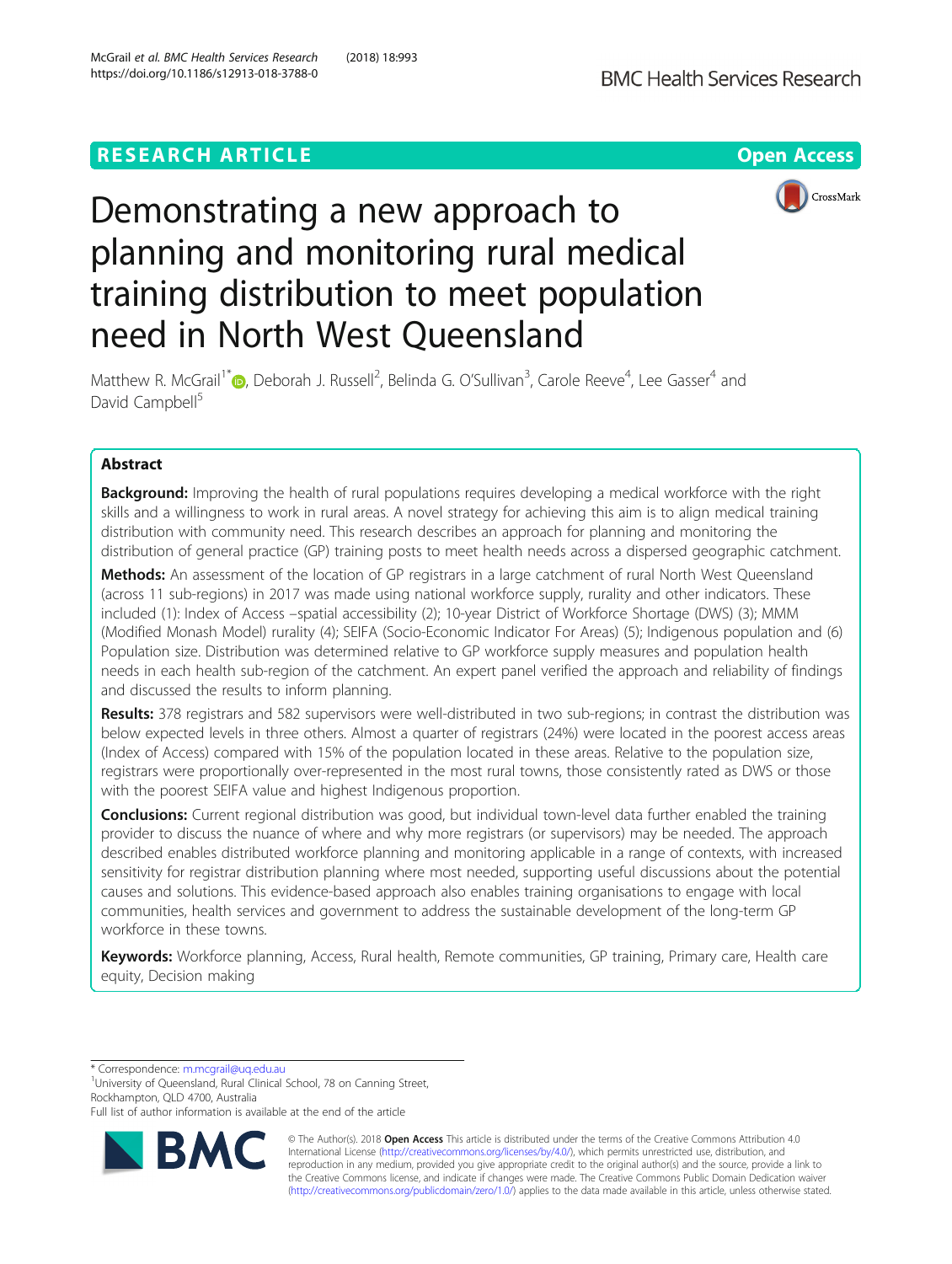## Background

Geographical maldistribution of clinicians remains a primary concern of health workforce planning worldwide [[1\]](#page-8-0). A key objective of the Australian government is to develop a general practice workforce that aligns strongly with population health needs, especially in dispersed rural and remote areas with limited access to other specialists [\[2](#page-8-0), [3](#page-8-0)]. Despite their poorer health outcomes, rural Australians continue to experience poorer access to primary care [[4,](#page-8-0) [5\]](#page-8-0).

In addressing this, since 2001 the Australian General Practice Training (AGPT) program has a requirement that at least 50% of general practice training occurs in rural areas (rural being defined as Australian Standard Geographical Classification – Remoteness Areas 2–5). This strategy aims to develop doctors with the right skills for rural primary care work, improve the distribution of general practitioners (GPs) both short-term and long-term and increase access to GP services in rural and remote areas  $[6]$  $[6]$ . Providing positive educational experiences in rural settings and clearer training pathways in rural practice are known to be effective strategies for influencing early-career GPs to choose a rural career [[7,](#page-8-0) [8\]](#page-8-0). Training is mostly managed through one of nine Regional Training Organisations (RTOs). The RTOs deliver training in pre-defined catchments, with endpoints of fellowship of at least one of the Australian College of Rural and Remote Medicine or the Royal Australian College of General Practitioners. Each RTO has at least some rural catchment, which demands that they make decisions about how to best distribute rural training places [\[9](#page-8-0)]. However, to date few RTOs have applied workforce planning to the distribution of training to address the long-term workforce and population needs of their communities. Anecdotally, convenience of placements and perceived quality of teaching are prioritised and thus rural training tends to occur in the largest eligible rural population centres.

This project focused on a single RTO, Generalist Medical Training (GMT), which is part of James Cook University (JCU). GMT is the only RTO with an explicit vision to meet workforce needs by encouraging registrars to work in underserved areas. It is a distributed training organisation, having node offices in all of its sub-regions to better engage locally and gain an understanding of local needs. Whilst GMT is affiliated with JCU's undergraduate medical program, it trains doctors from all university programs. JCU aims to develop a socially accountable workforce to meet the health care needs of North West Queensland [\[10](#page-8-0)], with 60% of JCU graduates working in rural areas in their first 7 years since graduation  $[11]$ . Generalist Medical Training (GMT) coordinates the placement of doctors training in general practice in North West Queensland. Their

training footprint comprises around 94% of the geographic area of Queensland (1.63 million km<sup>2</sup>, which is more than twice the size of France). It includes most of Queensland's regional, rural and remote communities and a population of over 1.5 million people (around 34% of Queensland's population), including some 100,000 Aboriginal and Torres Strait Islander peoples. The population distribution in GMT's catchment is 84% rural and 16% metropolitan, the latter being limited to one sub-region, the Sunshine Coast.

Training doctors in smaller rural communities has at least three key benefits: (1) there is an increased likelihood they will develop clinical skills that are most relevant to rural practice; (2) there is an increased likelihood they will be better prepared for living in smaller rural communities and (3) registrars comprise a large additional workforce during their training period to provide essential primary care services to populations who most need these services [\[7](#page-8-0), [12](#page-8-0), [13\]](#page-8-0). These benefits can translate into improved uptake of rural practice, especially in the region where training took place, improved retention and improved population health outcomes [[14](#page-8-0), [15](#page-8-0)]. However, the extent to which the current distribution of training posts for doctors training in general practice (henceforth 'registrars') aligns with workforce shortages and population need, has not previously been systematically explored.

New planning methods are needed for exploring this, using information about the distribution of training posts relative to local geography, medical workforce supply and population need (community characteristics) has the potential, when coupled with local expertise, to support targeted planning for distribution around community need [[16,](#page-8-0) [17\]](#page-8-0). Understanding the value of such methods may also inform distributed workforce planning more broadly. This project aims to apply a range of indicators as an approach for planning rural GP training distribution (supervisors and registrars) relative to workforce access and population need for primary care services across a large geographic catchment.

#### Methods

This project is a collaboration between independent rural health workforce researchers and JCU. This research primarily utilises administrative data, with two key datasets used: (1) listing of all GP registrars in 2017 (practice-level, identified town); (2) listing of all active GP supervisors in 2017 (practice-level, identified town). Additionally, matched data between the primary supervisor and the registrar were used. Registrars currently doing procedural training in hospitals were excluded as these doctors were not providing GP services and were required to work in a limited range of larger rural town hospitals during this training period.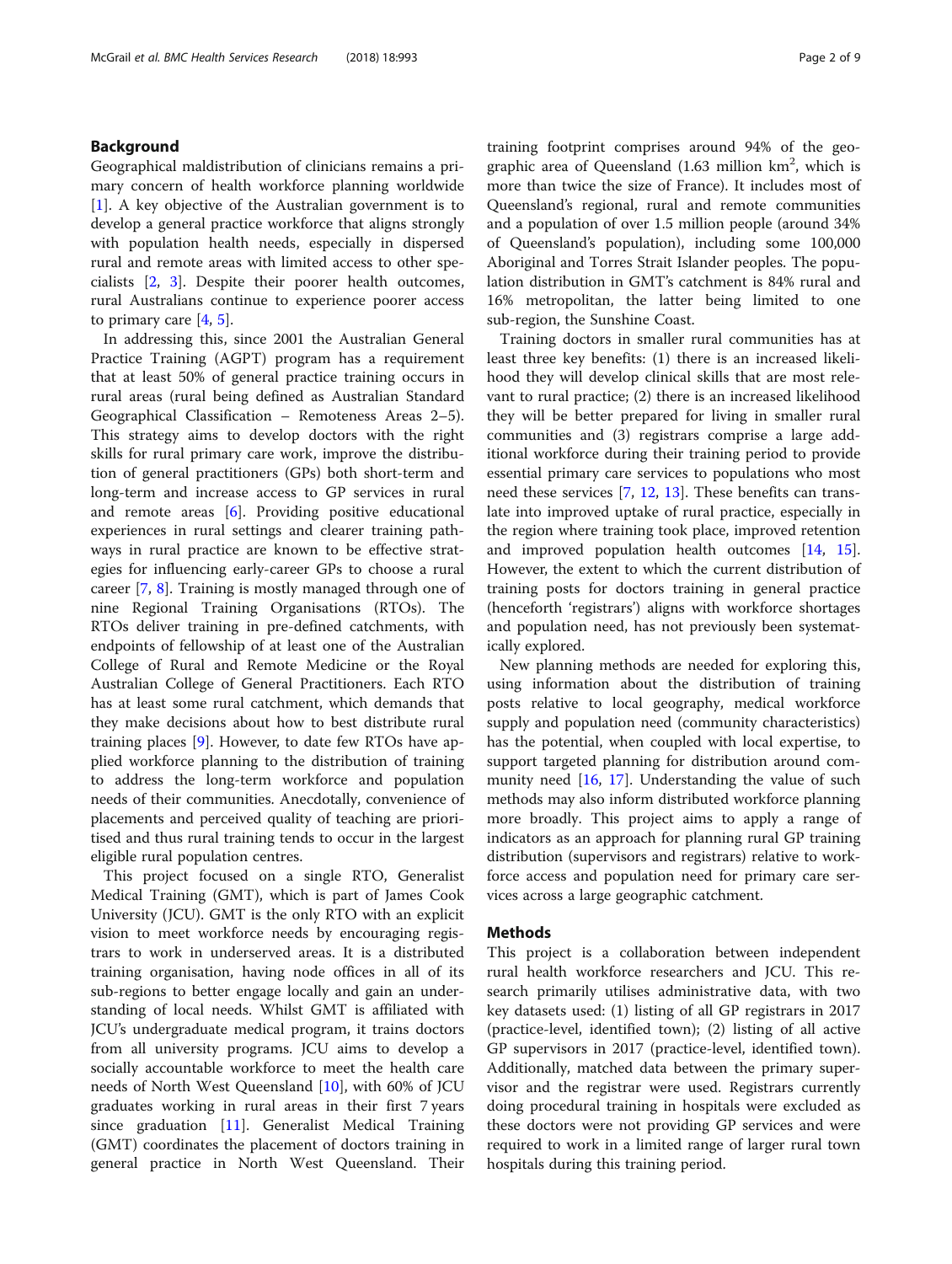The geographical footprint comprises 11 sub-regions that approximately align with the Queensland Hospital and Health Services regions. Table 1 contains a summary of the relative size, population and population density in each region. Assessment of the distribution of registrars and supervisors across this catchment was calculated at both the sub-regional and town levels, though the latter is anonymised in this paper.

The distribution of registrars and supervisors was primarily assessed using the Index of Access, previously developed nationally using 2012 GP supply data (GP's Medicare billing) [\[18,](#page-8-0) [19\]](#page-8-0). It is an aggregate measure of spatial accessibility to GPs across rural Australia, calculated for small areas. In brief, it integrates multiple dimensions of access by simultaneously adjusting for geographical proximity, potential population demands, service availability, health needs and travel behaviours of populations. While considered a fit-for-purpose tool for measuring access to primary care, the Index of Access only been applied to workforce planning in one hypothetical case study [\[20\]](#page-8-0). A similar but modified approach, however, has been used in a national government report of access for Indigenous populations [\[21](#page-8-0)]. For ease of assessment in this study, the Index of Access scores (formatted as Provider-to-Population Ratios, PPRs) are collapsed into four ordinal groupings, namely level 1 (highest supply):  $> = 1:1250$ ; level 2:  $< 1:1250$  and  $> = 1:1500$ ; level  $3:$  < 1:1500 and  $>$  =1:2000; and level 4 (lowest supply):  $< 1:2000.$ 

An additional six publically available national indicators were selected to provide more information about supply and distribution relative to community need. Firstly, the District of Workforce Shortage (DWS) is an alternative binary measure of GP supply updated annually. For this paper, DWS status was aggregated for 10 years (2007–2017, missing in 2014) and measured in 2017 alone. The other five indicators were: Department of Health's Modified Monash Model (MMM) rurality classification and four measures from the Australian Bureau of Statistics, namely the 2011 census population size data; ASGC-Remoteness Area (ASGC-RA); Socio-Economic Indicator For Areas (SEIFA); and the 2011 census proportion of the population that were Indigenous based. At the sub-regional level, an assessment against the expected level of registrars was made by determining whether their observed proportional distribution was within 2% of GP supply (2012 GP FTE) or population need (2011 census).

All indicators are coded so that 'greatest need' has the highest category. The DWS measure used quarter 1 status for each calendar year, and was coded 4 to 1 as 'consistently DWS' (9–10 of 10 years being undersupply / shortage), 'majority DWS' (6–8 of 10), 'somewhat DWS'  $(3-5 \text{ of } 10)$  and 'mostly not DWS'  $(0-2 \text{ of } 10 \text{ years}).$ SEIFA (normally distributed with a mean of 1000 and standard deviation of 100) was coded using 4 levels: < 900, 900–950, 950–1000 and > 1000 while Indigenous population proportion (national average is 3.3%) was also coded using 4 levels:  $< 5\%$ , 5-10%, 10-15 and > 15%. MMM (7 levels) and ASGC-RA (5 levels) used the original classification codes.

For regional-level assessment, supply was assessed against expected levels by determining whether registrar or supervisor proportion is above 2%, within 2% (equal) or below 2% of either GP supply (2012 GP FTE) or demand (ABS 2011 population census). For town-level assessment, each town was sorted according to its category code in some or all of the following indicators: (1) Index of Access – 4 levels; (2) DWS 2017 status; (3) DWS consistency 2007–17; (4) Rurality / remoteness; (5) Number of supervisors – ascending from 0; (6) Number of registrars – ascending from 0; (7) Population size  $-$  descending; (8)

| Sub-region              | Area ('000 km <sup>2</sup> ) | Population <sup>a</sup> ('000) | Density (per $km^2$ ) | Main towns                         |
|-------------------------|------------------------------|--------------------------------|-----------------------|------------------------------------|
| Cairnsb                 | 8                            | 185                            | 23.1                  | Cairns, Innisfail                  |
| Central Old             | 114                          | 206                            | 1.8                   | Rockhampton, Gladstone, Yeppoon    |
| Central West            | 396                          | 12                             | 0.03                  | Longreach                          |
| Mackay                  | 90                           | 167                            | 1.9                   | Mackay, Bowen, Airlie Beach        |
| North West              | 198                          | 29                             | 0.15                  | Mt Isa, Cloncurry                  |
| South West              | 319                          | 26                             | 0.08                  | Roma, Charleville                  |
| Sunshine Coast          | 10                           | 353                            | 35.3                  | Sunshine Coast, Gympie, Nambour    |
| Tablelands <sup>b</sup> | 135                          | 47                             | 0.35                  | Mareeba, Atherton                  |
| Torres & Cape           | 130                          | 23                             | 0.18                  | Weipa, Thursday Island             |
| Townsville              | 189                          | 222                            | 1.2                   | Townsville, Charters Towers, Ayr   |
| Wide Bay                | 37                           | 201                            | 5.4                   | Bundaberg, Hervey Bay, Maryborough |

<sup>a</sup>Population counts as per the 2011 Australian census

bCairns and Hinterland sub-region (see Fig. [1](#page-4-0)) is separated into two sub-regions by the regional training organisation (Cairns, Tablelands)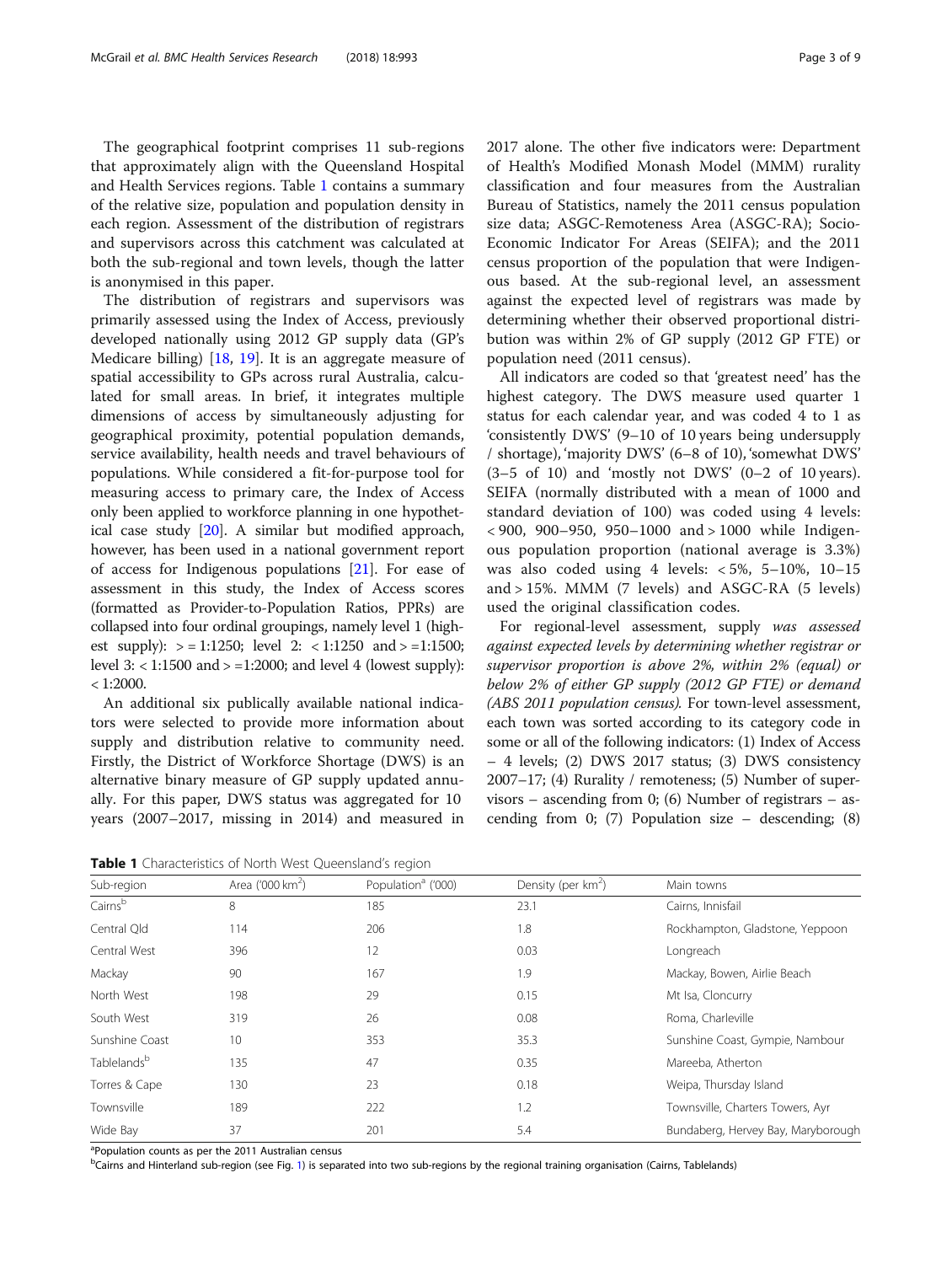Proportion Indigenous; (9) Proximity to nearest town of > 5000 population.

Critically, the approach and outcomes were considered by expert panels with strong local health systems knowledge. Firstly, town- and region-level results were presented and discussed at project expert advisory group meetings, including the researchers and representatives from rural health workforce agencies, rural GPs, JCU and Hospital and Health Services. This process verified both our approach and reliability of our findings, as well as assisting interpretation of emerging patterns by putting the indicators into a practice context. Secondly, face to face meetings were hosted by the RTO executive team together with local GMT staff, health services and active supervisors, registrars and practice managers to discuss how the sub-region and town-level results impact on future strategic decisions about training posts.

#### Results

In 2017, 378 new and continuing registrars were participating in GP vocational training across 75 different towns. There were 582 supervisors with either primary or secondary supervisory roles. Most registrars were located in coastal areas, in Queensland's larger regional centres (Fig. [1\)](#page-4-0). Around 40 additional towns had active supervisors but only intermittent (visiting) registrars and thus are not identified as current registrar sites. A further 62 towns with a population greater than 500 (including 16 of population1000–3000) could not host registrars as their main site because there were no known GP services (measured in 2012), though further analysis found that 85% of these were located within 30 min driving time from a larger rural town (> 5000 population).

While about half of the sub-regions had the expected distribution of registrars given the regional population or GP supply, two sub-regions (Cairns and Hinterland/ Tablelands) and Townsville) were relatively oversupplied with registrars and two sub-regions (Mackay, Central Queensland) relatively undersupplied. Sunshine Coast was also assessed as undersupplied for registrars; however it is also seen that same region has GP oversupply when compared to the population level. As shown in Table [2](#page-5-0), Central Queensland contains 14% of the population of the whole region and 13% of services as measured by GP access but only 11% of registrars and 10% of supervisors are in this sub-region ('Below expected level'). In contrast, Townsville sub-region has 15% of the population and 16% of services but it has 20% of both registrars and supervisors ('Above expected level').

The four sub-regions with the lowest population density, namely South West, Central West, North West and Torres and Cape, were each assessed as being at expected levels of registrars. Table [2](#page-5-0) reveals that the proportion of registrars in each of these regions was 0–2% above the population and Index proportions, suggesting that distribution of registrars into these priority regions is satisfactory.

Table [3](#page-6-0) shows the relative distribution of the population compared with distribution of registrars for the six key indicators. Our primary indicator, the Index of Access, revealed a good distribution of registrars into the most problematic access areas (Level 4). Almost a quarter of registrars (24%) were training in areas with the lowest relative access to primary care, compared with 15% of the population being in these areas. In contrast, registrars are notably less likely to be working in the Level 1 'access' towns (mostly located in the metropolitan Sunshine Coast region). Similarly, proportionally more registrars were working in locations that were either consistently DWS (23% of registrars) or mostly DWS (10% of registrars) than would be expected if registrars were distributed in line with the population in these areas (total 23%).

Overall, MMM-4, MMM-5 and MMM-7 locations each had more registrars than expected. In contrast, MMM-3 and MMM-1 (metropolitan) had below expected numbers of registrars. Similar outcomes are revealed by the ASGC-RA classification, with outer regional, remote and very remote locations having more registrars than expected compared with the population distribution. Communities with a high Indigenous proportion (> 15%) had more than double the expected supply of registrars in their communities, while communities with lower SEIFA scores than average (< 1000) also had more registrars than expected based on population distribution.

Table [4](#page-7-0) shows an anonymised listing of town-level indicators, for about 10% of randomly-selected towns (population > 500) in the whole region. The identifiable version of this table (not shown), containing all current and potential registrar and supervisor locations, was used to determine which specific towns should be prioritised for future registrar and supervisor development. To illustrate, communities with both poor access (Index of Access score 4) and long-term designated workforce undersupply (DWS 2007–2017 score 4) were initially identified (towns 1 to 8, Table [4\)](#page-7-0). To further reduce the number of prioritised towns, an additional indicator for the proportion of the population that is Indigenous was introduced, narrowing the most highly prioritised communities to towns 2, 4 and 7.

### **Discussion**

Our study demonstrates a potentially useful health workforce planning method for informing improved GP distribution to promote more equitable access to healthcare. Multiple publicly available national-scale indicators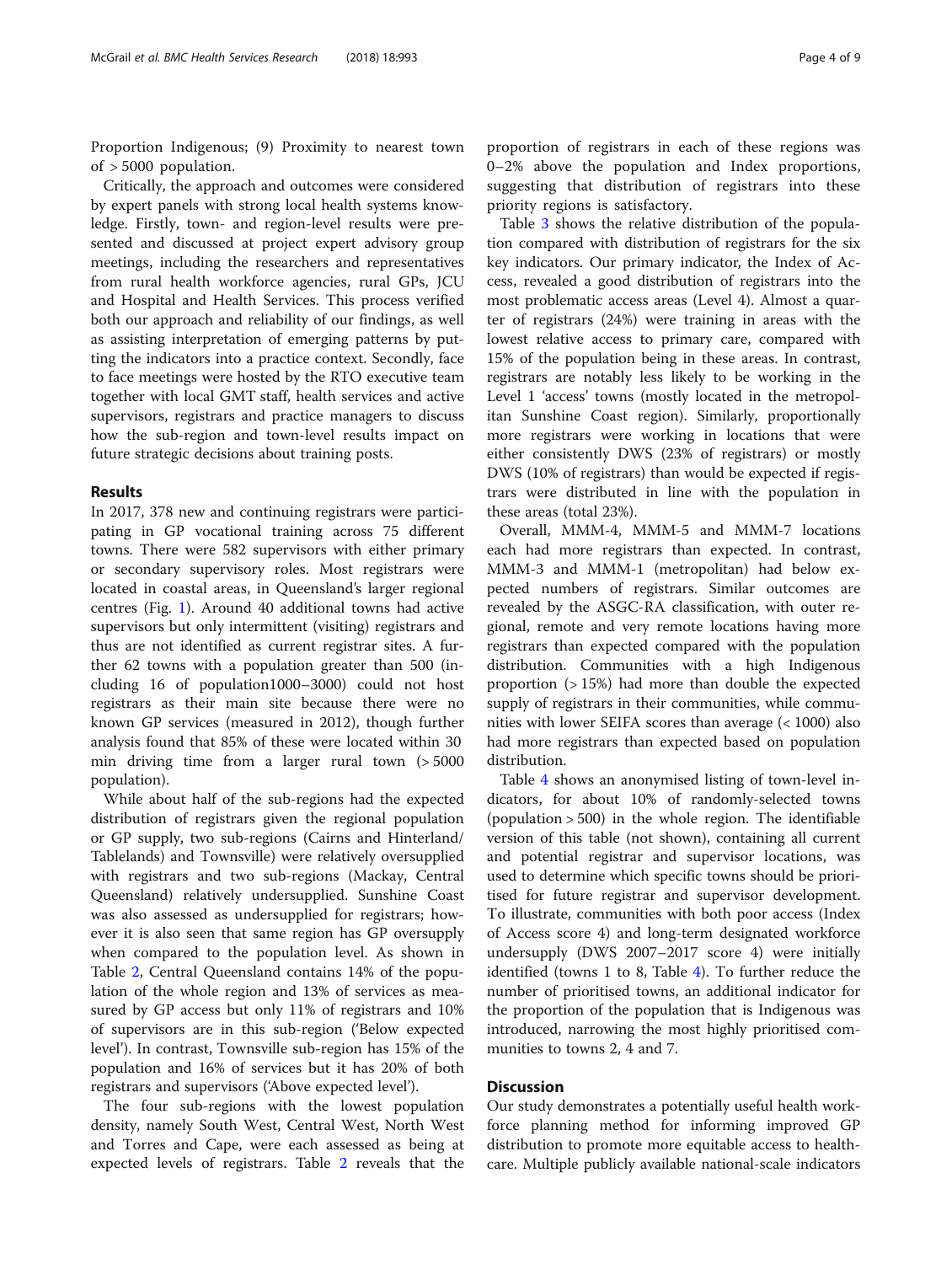<span id="page-4-0"></span>McGrail et al. BMC Health Services Research (2018) 18:993 Page 5 of 9



were used to assess the distribution of registrars and supervisors within the geographical footprint of a single RTO. Most of these methods were simple proportions based on the most updated source of data. An additional two indicators used were: the Index of Access, and an aggregated score of DWS status over a 10 year period. However, the indicator measuring the proportion of the Indigenous population proved useful in identifying several of the highest priority communities for targeting

expansion of registrar and supervision posts. The remaining indicators complemented the information provided by these key indicators, together providing a suite of evidence to inform workforce planning by helping to discern the factors related to inequitable access.

These results demonstrate that overall distribution was already good in GMT's area, with the 'most rural' and 'greatest need' locations having more registrars than expected, whilst also seeing fewer than expected registrars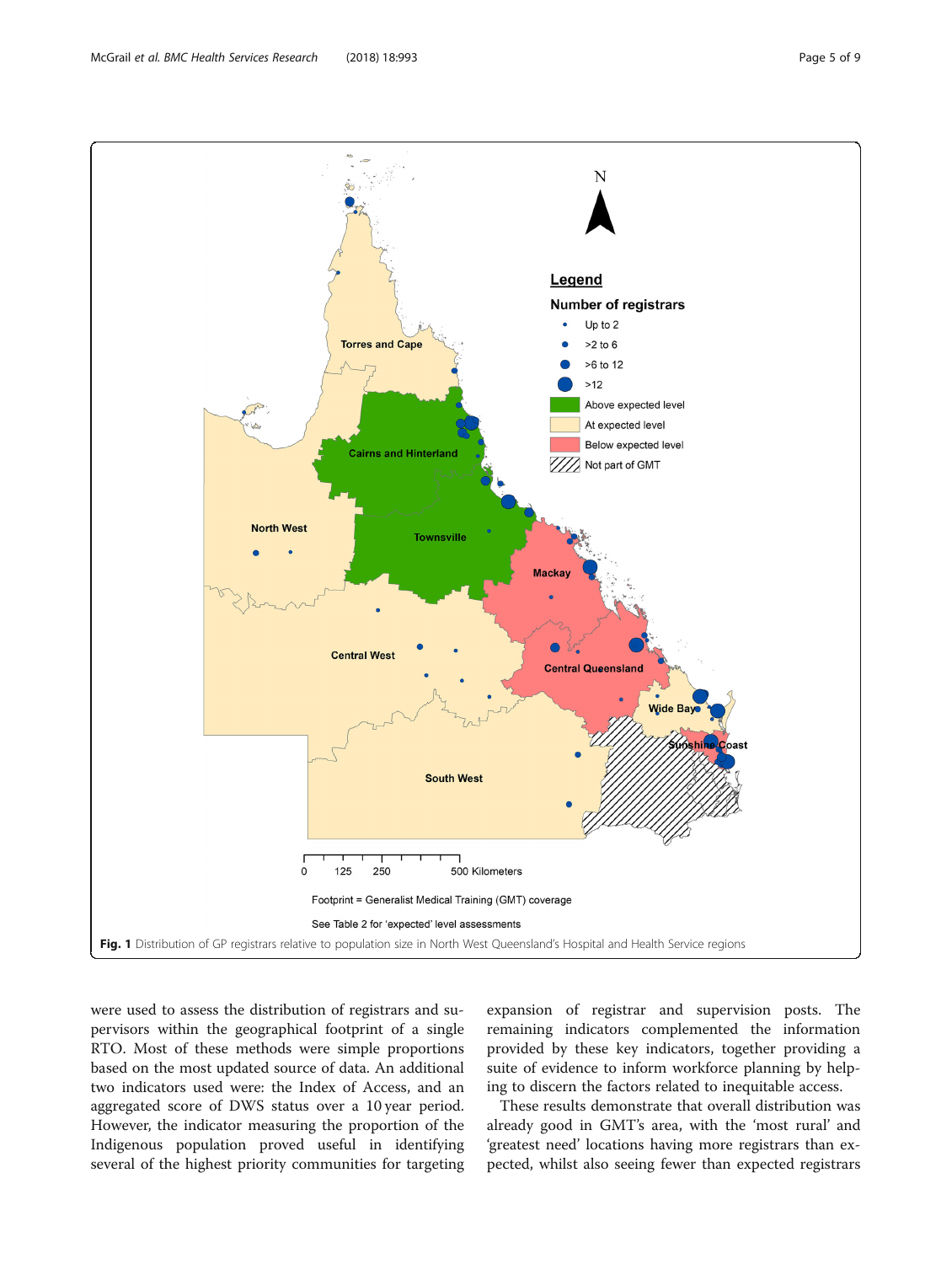<span id="page-5-0"></span>**Table 2** Distribution of registrars and supervisors compared to GP supply and population, by sub-region<sup>a</sup>

| Sub-region     | GP FTE in 2012 (Supply)* | ABS 2011 census population (Demand) | Registrars | <b>Active Supervisors</b> | Expected level assessment <sup>b</sup> |
|----------------|--------------------------|-------------------------------------|------------|---------------------------|----------------------------------------|
| Cairns         | 13%                      | 13%                                 | 15%        | 16%                       | Above                                  |
| Central Old    | 13%                      | 14%                                 | 11%        | 10%                       | Below                                  |
| Central West   | 1%                       | 1%                                  | 3%         | 1%                        | Equal                                  |
| Mackay         | 9%                       | 11%                                 | 8%         | 8%                        | Below                                  |
| North West     | 1%                       | 2%                                  | 2%         | 3%                        | Equal                                  |
| South West     | 2%                       | 2%                                  | 2%         | 2%                        | Equal                                  |
| Sunshine Coast | 27%                      | 23%                                 | 16%        | 18%                       | Below                                  |
| Tablelands     | 3%                       | 3%                                  | 6%         | 5%                        | Above                                  |
| Torres & Cape  | 1%                       | 2%                                  | 3%         | 2%                        | Equal                                  |
| Townsville     | 16%                      | 15%                                 | 20%        | 20%                       | Above                                  |
| Wide Bay       | 15%                      | 14%                                 | 15%        | 14%                       | Equal                                  |

\*GP FTE (2012) = aggregation of GP supply (full-time equivalence) based on the Index of Access 2012 data; ABS = Australian Bureau of Statistics 2011 census a Each column aggregates to 100% (i.e. the total study footprint)

bExpected level assessment: Whether registrar or supervisor % is above/within(equal)/below 2% of GP supply (GP FTE) or demand (ABS population census)

training in metropolitan areas in 2017. However, through discussion with the expert panel, they also provided a finer level of knowledge for achieving improved distribution, objectively identifying priority towns for future targeting and service planning. Improving the distribution of rural health training relative to long-term workforce and population need is critical for developing a workforce with the right skills, addressing equity of access to healthcare and improving population health outcomes. Successfully achieving these outcomes relies heavily on organisations committed to the appropriate distribution and grounded medical workforce planning processes that are best achieved by collaborations between workforce researchers and training providers. The results had a practical application by informing training planning decisions of where to build registrar supervision. There is very limited evidence of the use of similar health service planning methods in the published, peer-reviewed literature [\[22](#page-8-0), [23](#page-8-0)], although it is possible that other approaches are used but not published.

The utility of the quantitative analysis was most powerful as the starting point for conversations with local experts. The people who are managing and coordinating training at the coalface have a strong understanding of the local context and this supported the interpretation of the findings. The indicators provided the basis for an informed discussion about why specific communities may or may not have service levels above, at, or below expected levels and the main drivers thought to explain the current distribution. A range of explanations were identified by local experts including relating to history, geography, local relationships, individuals, private investment, population demographics, access in neighbouring towns and specific community health needs. This additional contextual knowledge clarified where unexpected poorer supply was observed and is critical for determining whether additional resources or efforts by the RTO are likely to achieve their goals. For example, the quantitative analysis identified that a number of towns had lower than expected registrars, but targeting more training posts at these locations was not considered a priority as other indicators like DWS, SEIFA and Indigenous were not similarly highly rated. In contrast, many towns, often in more remote areas, had registrars at expected levels but other indicators such as Indigenous proportions, SEIFA and isolation from larger rural towns suggested that their local health needs would be well above average. However, the smaller nearby towns served by these larger rural towns were frequently identified as having poorer access, suggesting that the medical workforce was generally undersupplied across these remote areas.

Our study was conducted in partnership with an RTO explicitly encouraging more registrars to work in underserved areas and directly linked to a university with a socially accountable medical school, thus it was not surprising that sub-regional distributional results were largely encouraging. However, the collaborative approach to planning between workforce academics and program managers has strengthened this study's ability to translate findings to the development of material specifically targeting newly identified underserved areas and a more prioritised approach to registrar recruitment and placements. It is expected that this full planning cycle would only need to be repeated every 3–4 years to adequately inform strategic directions, check in on community changes and monitor progress towards achieving the social accountability goals of the GP training program. By project conclusion, key identified strategies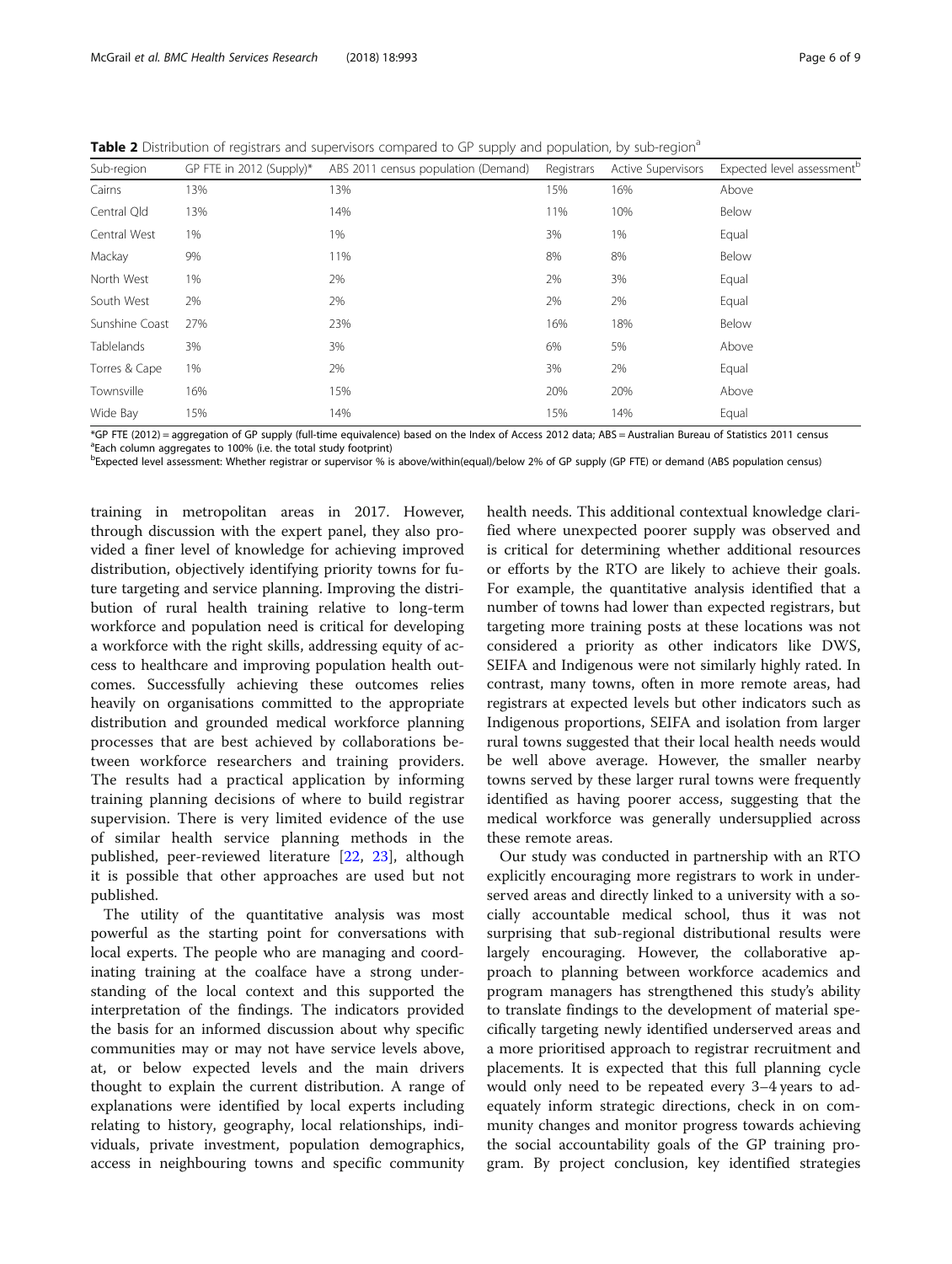<span id="page-6-0"></span>

| Table 3 Distribution of the population and registrars in the study's geographical footprint against key indicators                                                                 |                     |                                     |                                     |                                        |                     |       |                                     |
|------------------------------------------------------------------------------------------------------------------------------------------------------------------------------------|---------------------|-------------------------------------|-------------------------------------|----------------------------------------|---------------------|-------|-------------------------------------|
| Indicator                                                                                                                                                                          | - Most rural        | / 'greatest need' indicator         |                                     | Least rural / 'less need' indicator -> |                     |       |                                     |
| Index of Access category                                                                                                                                                           | Level 4 (< 1:2000)  | $($ < 1:1500 & > 1:2000)<br>Level 3 | $($ < 1:1250 & > 1:1500)<br>Level 2 | Level 1 (> 1:1250)                     |                     |       |                                     |
| Proportion of the population                                                                                                                                                       | 15%                 | 26%                                 | 38%                                 | 21%                                    |                     |       |                                     |
| Proportion of GP registrars                                                                                                                                                        | 24%                 | 26%                                 | 40%                                 | 10%                                    |                     |       |                                     |
| MMM category                                                                                                                                                                       | MMM-7               | MMM-6                               | MMM-5                               | MMM-4                                  | $MMM-3$             | MMM-2 | $M/MM-1$                            |
| Proportion of the population                                                                                                                                                       | 3%                  | 3%                                  | 9%                                  | 8%                                     | 10%                 | 49%   | 18%                                 |
| Proportion of GP registrars                                                                                                                                                        | 7%                  | 3%                                  | 12%                                 | 15%                                    | 7%                  | 49%   | 7%                                  |
| ASGC-RA                                                                                                                                                                            | RA-5 (very remote)  | RA-4 (remote)                       | RA-3 (outer regional)               | RA-2 (inner regional)                  | RA-1 (major cities) |       |                                     |
| Proportion of the population                                                                                                                                                       | 2%                  | 3%                                  | 38%                                 | 40%                                    | 16%                 |       |                                     |
| Proportion of GP registrars                                                                                                                                                        | 6%                  | 4%                                  | 47%                                 | 38%                                    | 5%                  |       |                                     |
| DWS (2007-17)                                                                                                                                                                      | 4: Consistently DWS | 3: Mostly are DWS                   | 2: Somewhat DWS                     | 1: Mostly not DWS                      |                     |       | $2: 2017 = DWS$ 1: $2017 = not$ DWS |
| Proportion of the population                                                                                                                                                       | 19%                 | 4%                                  | 16%                                 | 61%                                    |                     | 35%   | 65%                                 |
| Proportion of GP registrars                                                                                                                                                        | 23%                 | 10%                                 | 12%                                 | 54%                                    |                     | 40%   | 60%                                 |
| Proportion of population who are Indigenous                                                                                                                                        | $4: > 15\%$         | $3:10 - 15%$                        | $2: 5 - 10%$                        | $1: < 5\%$                             |                     |       |                                     |
| Proportion of the population                                                                                                                                                       | 5%                  | 4%                                  | 35%                                 | 56%                                    |                     |       |                                     |
| Proportion of GP registrars                                                                                                                                                        | 12%                 | 5%                                  | 41%                                 | 42%                                    |                     |       |                                     |
| SEIFA                                                                                                                                                                              | 4: < 900            | 3: 900-950                          | 2: 950-1000                         | $1:$ > 1000                            |                     |       |                                     |
| Proportion of the population                                                                                                                                                       | 8%                  | 23%                                 | 27%                                 | 42%                                    |                     |       |                                     |
| Proportion of GP registrars                                                                                                                                                        | 9%                  | 34%                                 | 28%                                 | 28%                                    |                     |       |                                     |
| ASGC-RA Australian Standard Geographical Classification - Remoteness Areas, DWS District of Workforce Shortage, MMM Modified Monash Model, SEIFA Socioeconomic Indicator For Areas |                     |                                     |                                     |                                        |                     |       |                                     |

Table 3 Distribution of the population and registrars in the study's geographical footprint against key indicators  $\frac{1}{7}$  $\mathbb{S}$  $\frac{1}{2}$ Ë  $\frac{1}{2}$  $+2$ ्रं  $\frac{1}{2}$  $f + h$ تي<br>ب Ĉ  $\sqrt{2}$ É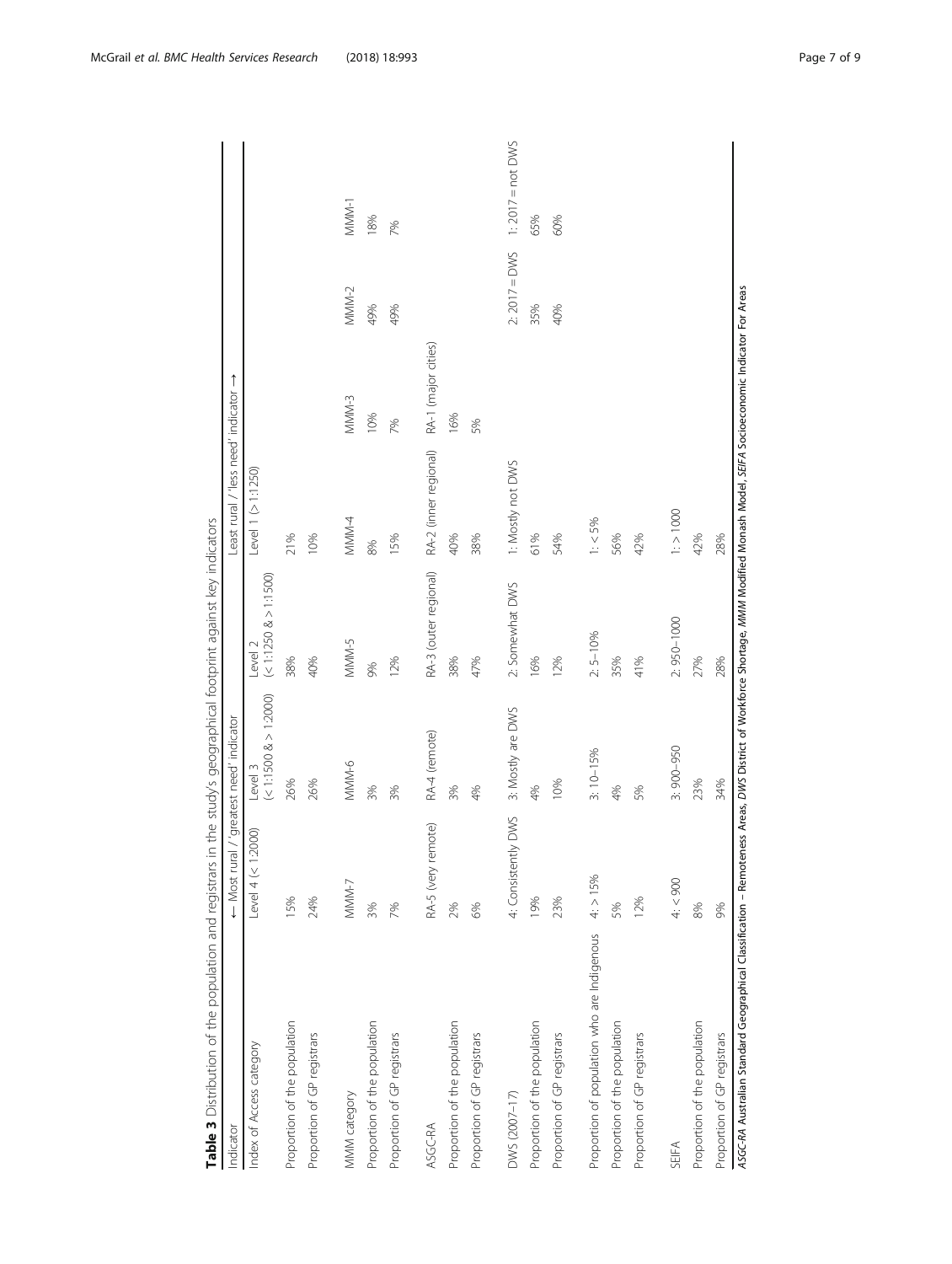| Town(s) | 2011 population | Sub-region     | ASGC-RA | <b>MMM</b>     | Registrar count | DWS 2007-17    | Index of Access | <b>SEIFA</b> | Indigenous     |
|---------|-----------------|----------------|---------|----------------|-----------------|----------------|-----------------|--------------|----------------|
| Town 1  | 1501-5000       | Mackay         | 3       | 5              | < 2             | $\overline{4}$ | 4               |              | 2              |
| Town 2  | < 1500          | Cape & Torres  | 5       | 6              | < 2             | $\overline{4}$ | $\overline{4}$  | 4            | $\overline{4}$ |
| Town 3  | < 1500          | South West     | 4       | 7              | < 2             | $\overline{4}$ | $\overline{4}$  | 3            | 3              |
| Town 4  | < 1500          | Cape & Torres  | 5       | 7              | < 2             | $\overline{4}$ | 4               | 4            | $\overline{4}$ |
| Town 5  | < 1500          | Central West   | 4       | 7              | < 2             | $\overline{4}$ | $\overline{4}$  | 2            | $\overline{2}$ |
| Town 6  | < 1500          | Central West   | 5       | 7              | $2 - 5$         | $\overline{4}$ | $\overline{4}$  | 3            | $\overline{4}$ |
| Town 7  | < 1500          | North West     | 5       | 7              | < 2             | 4              | 4               | 4            | $\overline{4}$ |
| Town 8  | $5001 - 15,000$ | Townsville     | 3       | $\overline{4}$ | $2 - 5$         | $\overline{4}$ | $\overline{4}$  | 3            | $\overline{4}$ |
| Town 9  | 1501-5000       | Cairns         | 3       | 5              | $2 - 5$         | $\overline{2}$ | $\overline{4}$  | 4            | $\overline{4}$ |
| Town 10 | < 1500          | Wide Bay       | 2       | 5              | < 2             |                | $\overline{4}$  | 2            |                |
| Town 11 | 5001-15,000     | Tablelands     | 3       | $\overline{4}$ | $6 - 10$        |                | $\overline{4}$  | 3            | 3              |
| Town 12 | 1501-5000       | Cape & Torres  | 5       | 6              | $2 - 5$         | 4              | 3               | 3            | 4              |
| Town 13 | $5001 - 15,000$ | Central Qld    | 2       | 2              | < 2             | 2              | 3               |              | 3              |
| Town 14 | $5001 - 15,000$ | Townsville     | 3       | $\overline{4}$ | $6 - 10$        | $\overline{4}$ | $\mathfrak{D}$  | 3            | 3              |
| Town 15 | 1501-5000       | Sunshine Coast | 2       | $\overline{2}$ | < 2             |                |                 |              |                |

<span id="page-7-0"></span>Table 4 Individual town-level assessment of key indicators

ASGC-RA Australian Standard Geographical Classification – Remoteness Areas, DWS District of Workforce Shortage, MMM Modified Monash Model, SEIFA Socioeconomic Indicator For Areas

were identified by the research team and expert panels for future implementation:

- 1. Identify activities and opportunities to improve the pipeway for medical students and junior doctors to remote GP training experiences
- 2. Develop strategies to attract and retain registrars and supervisors to GP training in identified underserved communities
- 3. Establish opportunities for improved support and self-care for registrars and supervisors in remote communities

It is important to acknowledge the distinction between local workforce requirements being met by registrars in a 'service learning' capacity (i.e. short-term workforce supply provided by AGPT), and the more long-term contribution to sustainable workforce achieved by exposing registrars to underserviced towns, and ensuring adequate infrastructure and support (including supervisor access) which provides an incentive for registrars to remain in or return to those towns after fellowship training. Local experts within the RTO could use the evidence-based approach outlined in this paper to not only build incentives for registrar placement in underserviced towns, but also work with local communities, health services and government to address sustainable provision of general practice workforce in these towns.

Key limitations of this study are that the Index of Access is based on data that are now somewhat outdated (2012). Its method complexity and limited availability of

updated data prevented an update being feasible for this study, though spatial patterns are unlikely to change significantly across different periods [[18\]](#page-8-0). In this study 2011 census population data were used as the alternative measure against which to assess distribution as 2016 census data were not yet available when this study commenced. Using population data may not accurately reflect population health care needs as factors such as age profile, gender and Indigeneity, which impact on health, are not accounted for. We counteracted these concerns by using multiple indicators which provide a nuanced lens of outputs that conferred highly with GP supply results. The process of assessing these indicators against registrar and supervisor data was non-trivial, supported by a research grant, and likely not practical to conduct on a regular routine basis.

## **Conclusions**

This paper demonstrates a new planning approach for ensuring training posts address community need. We show the utility of a suite of indicators to inform and monitor distributed GP training, an approach which is widely applicable elsewhere. Whilst these results confirmed that registrar training distribution to address community need is already strong in this region, finer examination of different indicators identified avenues for further improvement. This study's quantitative analysis suite was most powerful for enabling conversations with local experts and the approach was strengthened by drawing on their interpretation of the data in the local context and assisting to plan solutions. The